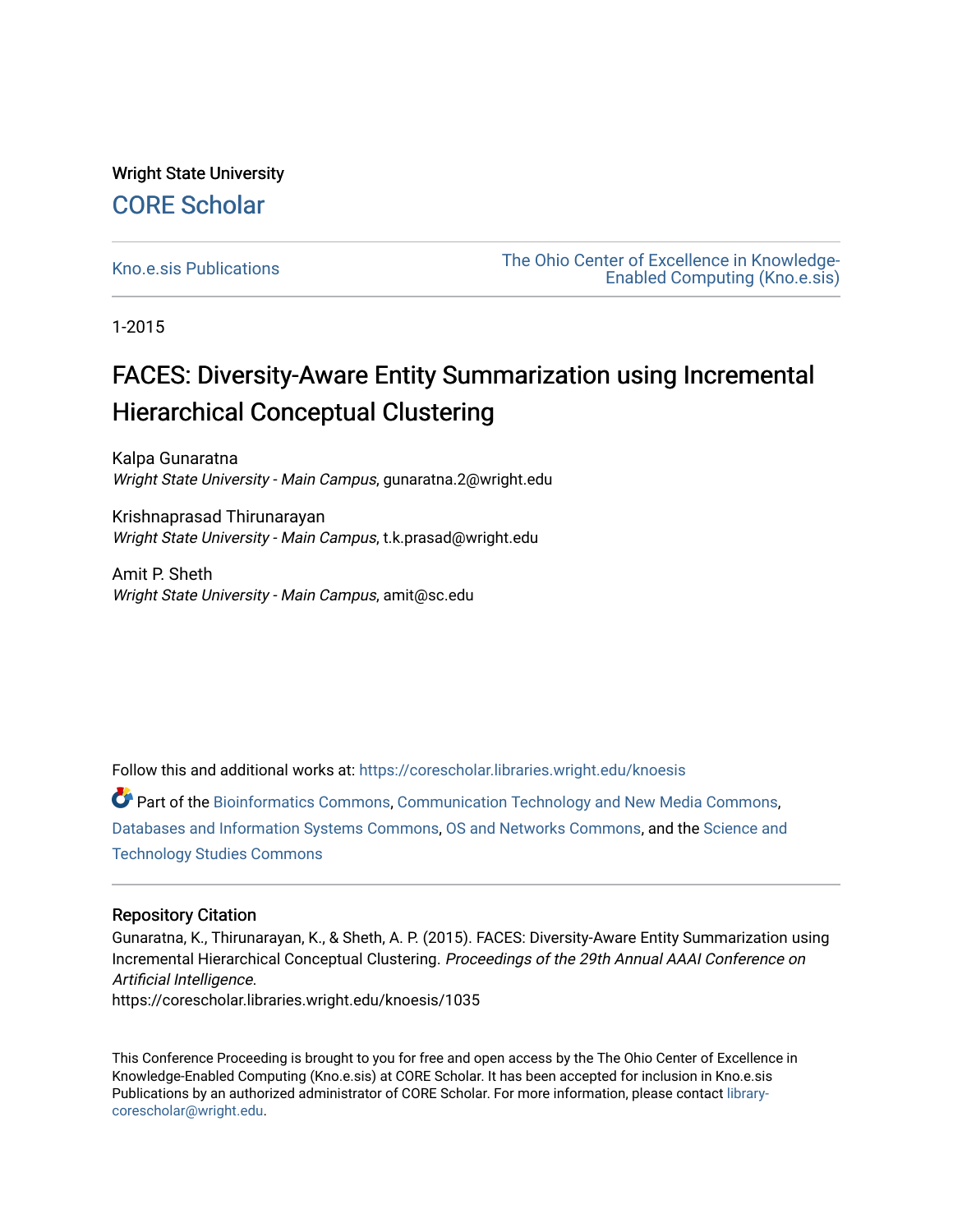# FACES: Diversity-Aware Entity Summarization using Incremental Hierarchical Conceptual Clustering

Kalpa Gunaratna, Krishnaprasad Thirunarayan and Amit Sheth

Kno.e.sis, Wright State University, Dayton OH, USA {kalpa, tkprasad, amit}@knoesis.org

#### Abstract

Semantic Web documents that encode facts about entities on the Web have been growing rapidly in size and evolving over time. Creating summaries on lengthy Semantic Web documents for quick identification of the corresponding entity has been of great contemporary interest. In this paper, we explore automatic summarization techniques that characterize and enable identification of an entity and create summaries that are human friendly. Specifically, we highlight the importance of diversified (faceted) summaries by combining three dimensions: diversity, uniqueness, and popularity. Our novel diversity-aware entity summarization approach mimics human conceptual clustering techniques to group facts, and picks representative facts from each group to form concise (i.e., short) and comprehensive (i.e., improved coverage through diversity) summaries. We evaluate our approach against the state-of-the-art techniques and show that our work improves both the quality and the efficiency of entity summarization.

# Introduction

Linking Open Data (LOD) initiative encouraged data publishers to put data on the web and link them to other related datasets. The LOD bubble that originated few years ago with a limited number of datasets has now grown into a very large data space. The entity descriptions in these datasets evolve over time (Auer et al. 2013) and grow in length. For example, DBpedia is a very large and central dataset in the LOD cloud extracted from Wikipedia. The English version 3.9 of DBpedia has 4 million entities described in over 800 million RDF triples (facts), averaging about 200 triples per entity. This amount of information is too much for the quick identification of an entity for an user. Therefore, selecting a small subset of the original triples associated with an entity as a summary is necessary for quick/convenient identification/access of entity-related information. This problem has been called *Entity Summarization* (Cheng, Tran, and Qu 2011) in the literature.

Document summarization has been a topic of interest for data mining and information retrieval communities for a

long time (Nenkova and McKeown 2012; Mani 2001). Unsupervised summarization techniques for text have been extensively used in the recent past due to their flexibility to adapt to the nature of datasets and ability to create dynamic summaries (Wang and Li 2010). Document summarization is different from entity summarization because documents are unstructured and contain frequent words that can be exploited for summarization. In contrast, RDF entity descriptions are structured and do not have frequent word appearances. (Cheng, Tran, and Qu 2011) proposed an algorithm to create RDF entity summaries considering these differences and taking insights from hypertext document ranking on the Web. It is based on PageRank centrality measure and utilizes relatedness and uniqueness of features (i.e., property-value pairs). Furthermore, they showed that entity summaries can be used for quick identification of the original entity.

We hypothesize that centrality measures (including popularity) and ranking mechanisms alone are not sufficient to improve the quality of entity summaries. Rather the added use of orthogonal semantic groups of facts to diversify the summaries can be more effective. To investigate our hypothesis, we propose the FACeted Entity Summarization (FACES) approach. Our contributions are two fold:

- 1. We identify conceptually similar groups of facts of an RDF entity by adapting and modifying an incremental hierarchical conceptual clustering algorithm called Cobweb (Fisher 1987) and introduce an algorithm to rank facts within a group.
- 2. We combine three dimensions: diversity, popularity, and uniqueness, to create human friendly entity summaries in time efficient manner.

Moreover, FACES has the following distinct characteristics compared to other entity summarization tools: (1) It selects facts considering diversity which eliminates redundancy (by filtering similar features). (2) It is dynamic as it is not affected by the order of input facts and is robust with regards to evolving facts (thus applicable in streaming contexts). (3) It is relatively fast due to its hierarchical and incremental processing structure. FACES groups conceptually similar facts in order to select the highest ranked feature (based on uniqueness and popularity) from each group to form a faceted (diversified) entity summary. We show that FACES outperforms the state-of-the-art approaches using a

Copyright (c) 2015, Association for the Advancement of Artificial Intelligence (www.aaai.org). All rights reserved.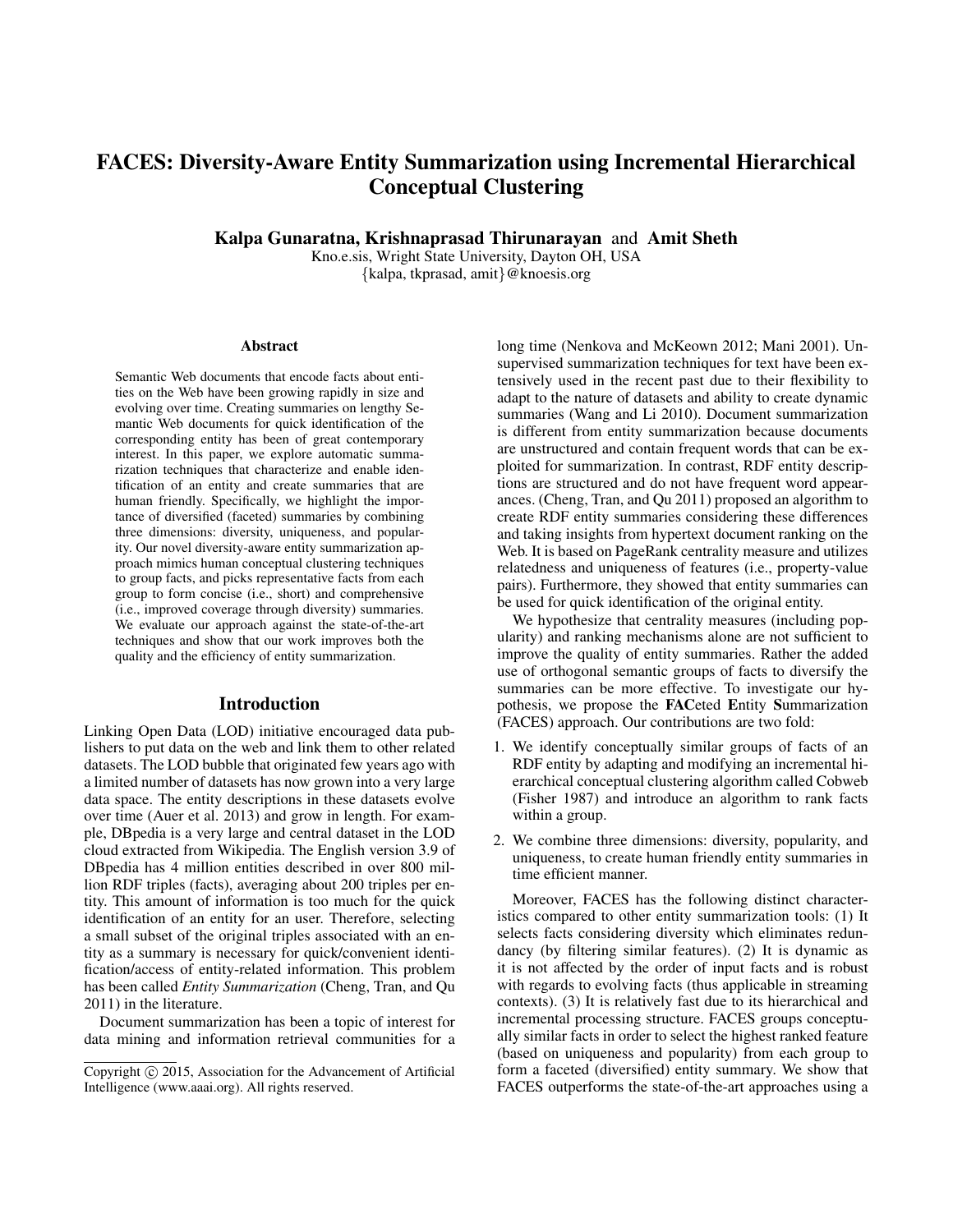manually created gold standard.

The structure of the paper is as follows. In the next sections, we discuss related work, define the problem, and present the FACES approach. Then we explain the evaluation of the system and discuss the results. Finally, we conclude with suggestions for future research.

#### Related Work

Summarization tasks can be categorized into *extractive* and *non-extractive* methods. Extractive summaries choose a subset of the features for the summary whereas non-extractive summaries include reformulation of the extracted facts. We focus on extractive summaries at the entity level.

(Cheng, Tran, and Qu 2011) introduced and defined the problem of entity summarization in RDF graphs and showed its usefulness in quick identification of an entity. Their system, called RELIN, generalizes the PageRank algorithm to select both related and informative features. The problem with RELIN's random surfer, which selects both related and informative features, is that it tends to emphasize central themes and similar features of an entity because of the centrality based ranking mechanism of PageRank. SUM-MARUM (Thalhammer and Rettinger 2014) is an entity summarization system for DBpedia that is also based on PageRank and utilizes the global popularity of resources gleaned with the help of information from the corresponding Wikipedia pages. Note that, neither RELIN nor SUM-MARUM focus on diversity in the summary whereas our approach does. (Thalhammer, Knuth, and Sack 2012) proposed an approach that utilizes usage data for creating entity summaries and evaluated it in the movie domain where they could find user ratings for movies. Such an approach is hard to generalize because usage data may not be readily available for entities. We do not utilize any usage data. (Xu, Cheng, and Qu 2014) created entity summaries to facilitate coreference resolution and consider pairs of entities when creating summaries. Hence, it is different from our approach, RELIN, and SUMMARUM.

Ranking in the Semantic Web is closely related to entity summarization as the latter task can be perceived as selecting the top  $k$  features from an RDF graph. Various ranking algorithms exist in the literature for RDF graphs including TripleRank (Franz et al. 2009) that ranks triples, SemRank (Anyanwu, Maduko, and Sheth 2005) that ranks associations, (Ding et al. 2005) that ranks documents, and TRank (Tonon et al. 2013) that ranks concepts. These approaches incorporate ranking algorithms for different reasons. For example, TripleRank (Franz et al. 2009) groups triples using tensors and link analysis. TripleRank's goal is to rank and identify authoritative sources for a given entity. The facet or latent grouping concept that we introduce in FACES is different from facets in TripleRank as TripleRank's grouping is based on authority whereas FACES's is based on semantic overlap of the expanded terms of the features. Also, (Cheng, Tran, and Qu 2011) pointed out that it is hard to align the TripleRank approach to the entity summarization problem but its authoritative ranking is similar to RELIN where centrality dominates. Grouping in RDF datasets has been investigated in upper level ontology creation (Zhao and Ichise 2012) and property alignment (Gunaratna et al. 2013), but these groupings are different from what we explored in FACES. We find *conceptually similar* groups (explained later) that are not just related (i.e., object value overlap of RDF triples) (Zhao and Ichise 2012) or equivalent (Gunaratna et al. 2013) groups.

Diversity has been shown to be useful in creating graphical entity summarization (Sydow, Pikuła, and Schenkel 2013), which is different from entity summarization as it produces a graph (includes neighboring entities) rather than a set of features. They pick 'lexicographically different' property names to achieve diversity in the summary using syntactic measures (e.g., *birthPlace* and *deathPlace* are different in their context) whereas FACES groups them together (i.e., significantly beyond string similarity). FACES differs from the existing entity summarization and ranking systems to create both concise and comprehensive summaries. We hypothesize that diversity makes the summary provide a more complete picture of the entity (i.e., comprehensive) when subjected to a length constraint (i.e., concise) environment.

# Problem description

Informal problem statement: An entity is usually described using conceptually diverse set of facts to improve coverage. We want to select a *'representative'* subset of this set in a good summary to uniquely identify the entity.

We review below preliminaries introduced in (Cheng, Tran, and Qu 2011) for completeness.

# Preliminaries

A data graph is a graph based data model, which describes entities using properties and their values. It consists of sets of entities  $(E)$ , literals  $(L)$ , and properties  $(P)$ . An entity  $e$  $(e \in E)$  is described in a data graph using property-value pairs  $(a, v) \in P$  x  $(E \cup L)$ .

Definition 1 *(data graph) A data graph is a digraph G =*  $\langle V, A, Lbl_V, Lbl_A \rangle$ , where (i) V is a finite set of nodes, (ii) *A* is a finite set of directed edges where each  $a \in A$  has a *source node*  $Src(a) \in V$ *, a target node Tgt(a)*  $\in V$ , *(iii)*  $Lbl_V$ *:*  $V \mapsto E \cup L$  and (iv)  $Lbl_A : A \mapsto P$ .  $Lbl_V$  and  $Lbl_A$  are *labeling functions that map nodes to entities or literals and edges to properties, respectively.*

Definition 2 *(feature) A feature* f *is a property-value pair where*  $Prop(f) \in P$  *and*  $Val(f) \in E \cup L$  *denote the property and the value of the feature* f*, respectively. An entity* e *has a feature* f *in a data graph*  $G = \langle V, A, Lbl_V, Lbl_A \rangle$  *if there exists*  $a \in A$  *such that*  $Lbl_A(a) = Prop(f)$ ,  $Lbl_V(Src(a)) = e$ *and*  $Lbl_V(Tgt(a)) = Val(f)$ .

Definition 3 *(feature set) Given a data graph* G*, the feature set of an entity* e*, denoted by FS(*e*), is the set of all features of* e *that can be found in* G*.*

An entity summary is a subset of all features that belong to that entity.

Definition 4 *(entity summary) Given an entity* e *and a positive integer*  $k < |FS(e)|$ *, summary of entity e is Summ(e, k)*  $\subset$  *FS(e)* such that  $|Summ(e, k)| = k$ .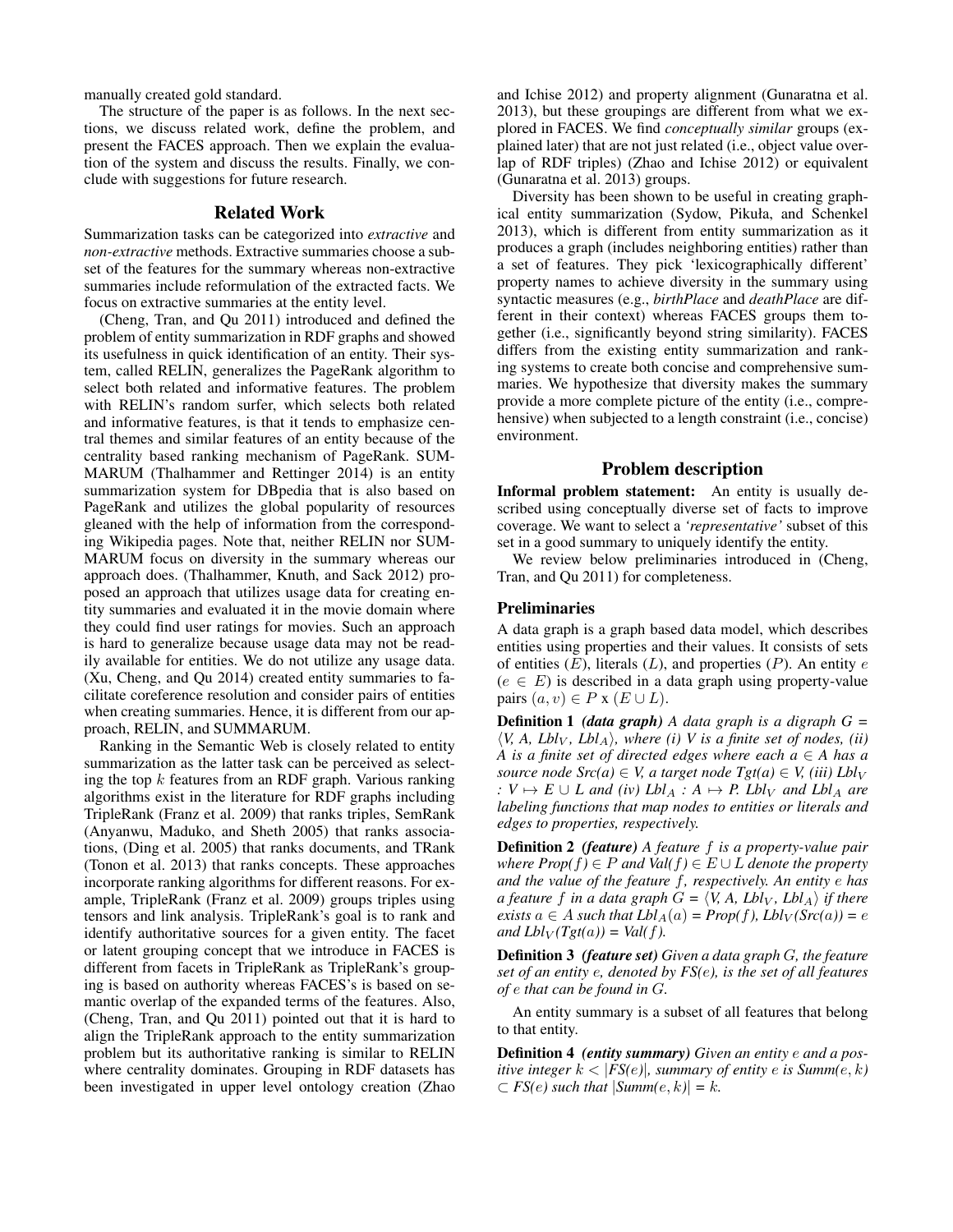

Figure 1: Facets of entity - Marie Curie. Values for conceptually similar features are in the same color pattern.

Consider the entity Marie Curie taken from DBpedia as shown in Figure 1. We omit namespaces of the URIs for the clarity of presentation. Then a summary for the entity Marie Curie can be created selecting a subset of the features. E.g., Summary 1 and Summary 2 are two summaries of length 3 that can be created for the entity Marie Curie.

#### Faceted entity summaries

In general, different properties represent different aspects of an entity. E.g., Summary 2 in Figure 1 has two features having *knownFor* and *spouse* properties where they represent different aspects of the entity. The first represents an intangible value and the second represents a human; one talks about the entity's professional background and the other about its personal life. Based on this observation, we can formalize facets of an entity in terms of its feature set.

Definition 5 *(facet) Given an entity* e*, a set of facets* F(e) *of e is a partition of the feature set*  $FS(e)$ *. That is,*  $F(e)$  $= \{C_1, C_2, ... C_n\}$  where  $C_i \subseteq FS(e)$ . Each  $C_i$  is called a *facet of* e*.*

Our hypothesis is that the feature set of an entity can be divided into conceptually orthogonal groups, approximated by the facets, using a partitioning (clustering) algorithm (we will explain the details in the next section). Furthermore, a facet can be viewed as a *hidden variable*. See Figure 1. {F1, F2, F3} is a partition of the feature set FS. Note that the features within each facet are similar than those between facets. I.e., the features that are expressed through *KnownFor* and *Field* properties are *conceptually similar* because they both talk about the entity's professional life. But features having *birthPlace* and *knownFor* properties are conceptually dissimilar as they represent completely different information to each other. Next, we define *Faceted Entity Summary* for an entity based on facets.

Definition 6 *(faceted entity summary) Given an entity* e *and a positive integer*  $k < |FS(e)|$ , faceted entity summary of e*, FSumm(*e, k*), is a collection of features such that FSumm*(*e*, *k*)  $\subset$  *FS*(*e*),  $|$ *FSumm*(*e*, *k*) $| = k$ , and if  $k > |F(e)|$ *then* ∀*X* ∈ *F*(*e*)  $\Rightarrow$  *X* ∩ *FSumm*(*e*, *k*)  $\neq$  *Ø else* ∀*X* ∈ *F*(*e*)  $\Rightarrow$   $|X \cap FSumm(e, k)| \leq 1.$ 

Informally, if the number of facets is  $n$  and the size of the summary is k, *at least one feature* from each facet is included in the summary when  $k > n$ . If  $k \leq n$ , then *at most one feature* from each facet is included in the summary. E.g., a faceted summary of length 3 for the entity Marie Curie can be  $\{f1, f2, f6\}$  as shown in Figure 1.

# Approach

The FACES approach generates faceted entity summaries that are both *concise* and *comprehensive*. Conciseness is about selecting a small number of facts. Comprehensiveness is about selecting facts to represent all aspects of an entity that improves coverage. Diversity is about selecting facts that are orthogonal to each other so that the selected few facts enrich coverage. *Hence, diversity improves comprehensiveness when the number of features to include in a summary is limited*. Conciseness may be achieved by ranking and filtering techniques. But creating summaries that satisfy both conciseness and comprehensiveness constraints simultaneously is not a trivial task. It needs to recognize facets of an entity so that the summary can represent as many facets (diverse and comprehensive) as possible without redundancy (concise). The number and nature of facets (corresponding to abstract concepts) in a feature set is not known a priori for an entity and is hard to guess without human intervention or explicit knowledge. Therefore, a supervised or unsupervised clustering (partitioning) algorithm with prescribed number of clusters to seek cannot be used in this context. Next, we describe the three main algorithms in our approach: *partitioning feature set into facets, ranking features within facets, and generating faceted entity summaries*.

#### Partitioning feature set

Our goal is to partition the feature set  $FS(e)$  of an entity e. To achieve this goal, we adapted the Cobweb (Fisher 1987), an incremental system for hierarchical conceptual clustering. The algorithm embodies a top-down approach and creates a concept hierarchy where each node represents a concept with a probabilistic explanation/description. I.e., it clusters items utilizing attribute-value pairs associated with them and the clustering depends on the probability of attributevalue pairs for the items in each part of the partition. Further, it maximizes intra-cluster similarity and inter-cluster dissimilarity of items being clustered. This is closely related to the decisions that humans make in partitioning tasks (Fisher 1987). We chose this algorithm because: (1) it is hierarchical and hence the number of clusters need not be known a priori, (2) it creates groups for specific concepts, and (3) it is influenced by heuristics that humans use for grouping based on probability. Cobweb is also efficient compared to other hierarchical clustering algorithms (e.g., single-link, completelink) because it is incremental.

Cobweb has been designed to work with attribute-value pairs for objects such as 'height - 6 ft' and 'weight - 120 pounds' for a person. In our problem, there are two attributes associated with each feature  $f$ : property and value. Values of these attributes are  $Prop(f)$  and  $Val(f)$ , respectively. Moreover, Cobweb uses a heuristic measurement called *Category Utility (CU)* to determine partitions in the hierarchy by measuring partition quality. Let  $C_p$  be a node in the hierarchy with a set of features and has child clusters (partition)  $C_1, C_2, \ldots, C_n$ . Then *CU* of partition  $\{C_1, C_2, \ldots, C_n\}$  of  $C_p$ can be computed as in Equation 1.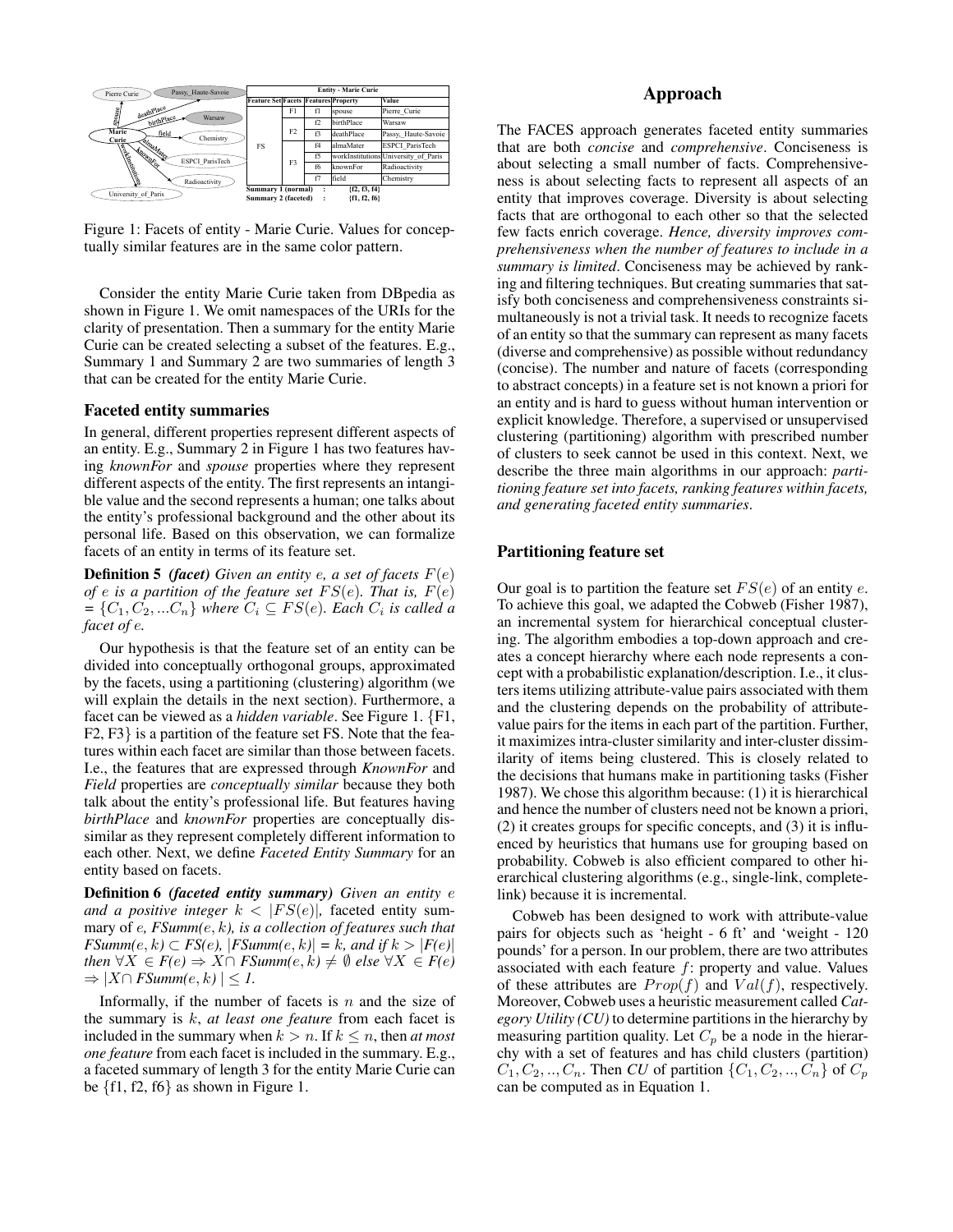$$
CU(C_p) = \frac{\sum_{x=1}^{n} P(C_x) \sum_{i=1}^{2} [P(A_i, V_i | C_x)^2 - P(A_i, V_i | C_p)^2]}{n}
$$
\n(1)

 $P(C_x)$  is the probability of a random feature belonging to child cluster  $C_x$  and  $(A_i, V_i)$  is the i<sup>th</sup> attribute-value pair of the new feature being clustered. When a new feature is to be positioned in the hierarchy, Cobweb starts from the root node and performs one of the following operations based on the maximum *CU* score at each level until the new feature is settled in the hierarchy. They are: (1) *Insert* operation that inserts the feature into an existing cluster, (2) *Create* operation that creates a new cluster for the feature, (3) *Merge* operation that combines two clusters into one, and (4) *Split* operation that divides an existing cluster into several clusters. Cobweb uses a cut-off threshold to decide when to stop in the hierarchy and inherits agglomerative and divisive characteristics from merge and split operations, respectively. Furthermore, the split operation can be used to undo a merge operation performed earlier and vice versa. http://wordnet.princeton.edu/ **Feature (f) Property expansion Value expansion Word set (WS(f))**

CLASSIT (Gennari, Langley, and Fisher 1989) is a variation of Cobweb that is used in the text clustering domain, but requires a normal distribution for the values of the attributes. CLASSIT has been shown applicable in the document clustering context with the use of Katz's distribution where rich term distributions can be found (Sahoo et al. 2006). We do not have such a rich term distribution as in (Wang and Li 2010; Sahoo et al. 2006) for documents and hence it is difficult to use the CLASSIT implementation. Therefore, we adapt and modify the original Cobweb for our problem.

Input to the Cobweb is the feature set  $FS(e)$  of an entity e and each feature f should have sufficient attribute-value pairs so that the *CU* function can group them accurately in the hierarchy. Each feature, modeled as two attribute-value pairs, does not have adequate details to group conceptually similar features. Hence, we expand the property and value of each feature f to get a set of words  $WS(f)$  in such a way that expanded terms can be used to glean higher level abstract meaning. The terms in the word set can be mapped to attribute-value pairs required by the algorithm by mapping words in the word set to 1 and those not in the word set to 0.

Our partitioning algorithm uses labels associated with URIs. If labels are not available, the local name of the URIs are utilized. For the property name expansion, we first tokenize property name and remove stop words. Then we retrieve higher level abstract terms for the tokenized words. For the value expansion, we retrieve typing information (classes assigned to the resource), tokenize them, remove stop words, and expand them to include higher level abstract terms of the tokenized words. Tokenizing includes processing camelcase, spaces, punctuations, underscores etc. Then we add output of the property name and value expansion steps of feature f into a single word set  $WS(f)$ . See Figure 2 for example. In our implementation, we used hypernyms as the abstract terms taken from WordNet<sup>1</sup>, a widely

| Feature (f)                             | <b>Property expansion</b>            | <b>Value expansion</b>  | Word set (WS(f))                                  |
|-----------------------------------------|--------------------------------------|-------------------------|---------------------------------------------------|
| birthPlace: Warsaw  {birthPlace, birth, |                                      |                         | {place, PopulatedPlace}{birthPlace, birth, place, |
|                                         | <i>place</i> , <i>beginning</i> ,    | populated, point, area, | PopulatedPlace, beginning,                        |
|                                         | point, area, locality, } locality, } |                         | populated, point, area, locality, }               |

Figure 2: Feature expansion example. Terms taken from WordNet as hypernyms are underlined.

used online lexical database. Note that any service similar to WordNet could be used for this purpose. We are interested in using hypernyms because we need conceptually similar feature groups as facets from the clustering algorithm. If typing information is not available in the dataset or for the value (such as data-type property), an external knowledge source such as Wikipedia<sup>2</sup> can be used.

We modified the original Cobweb *CU* implementation designed for nominal attributes shown in Equation 1 and adapted it to use only the terms in the word set  $WS(f)$  for a feature  $f$  (omit 0 or 1). See Equation 2.  $W_i$  is a word appearing in  $WS(f)$ .

$$
CU(C_p) = \frac{\sum_{x=1}^{n} P(C_x) \sum_{i} [P(W_i | C_x)^2 - P(W_i | C_p)^2]}{n}
$$
 (2)

#### Ranking features

Our approach ranks features that appear within each facet locally, and hence, related features do not affect the ranking result, unlike graph based ranking algorithms. A specific ranking algorithm influenced by the *tf-idf* technique has been used to get the top features from each facet to form the faceted summary. For a feature  $f$  and the value  $v$  of  $f$ , the ranking takes into consideration the informativeness/uniqueness (reflected using idf) of  $f(Inf(f))$ , and popularity (reflected using tf) of v  $(Po(v))$ . In $f(f)$  is defined in Equation 3.  $N$  is the total number of entities in the data graph  $G. Po(v)$  is the number of distinct triples in the data graph  $G$  that has the matching value  $v$ . Following the IR tradition we take the log of this value as expressed in Equation 4.

The ranking of features within a facet is then the product of the informativeness of the feature and popularity of the value as defined in Equation 5. Our intuition is that a feature (property-value pair) should be relatively rare (i.e., informative) to be interesting and not the property alone. Also when the value is popular in the dataset, it tends to help form a more human readable summary.

$$
Inf(f) = log(\frac{N}{|\{e|f \in FS(e)\}|})
$$
\n(3)

$$
Po(v) = log{ {triple t | } \exists e, f : t "appears in" G
$$
  
and  $t \equiv (e \, Prop(f) \, Val(f)) \, and \, Val(f) = v }$  } (4)

<sup>&</sup>lt;sup>1</sup>http://wordnet.princeton.edu/

<sup>&</sup>lt;sup>2</sup>http://www.wikipedia.org/ has category hierarchy that can be used similar to class labels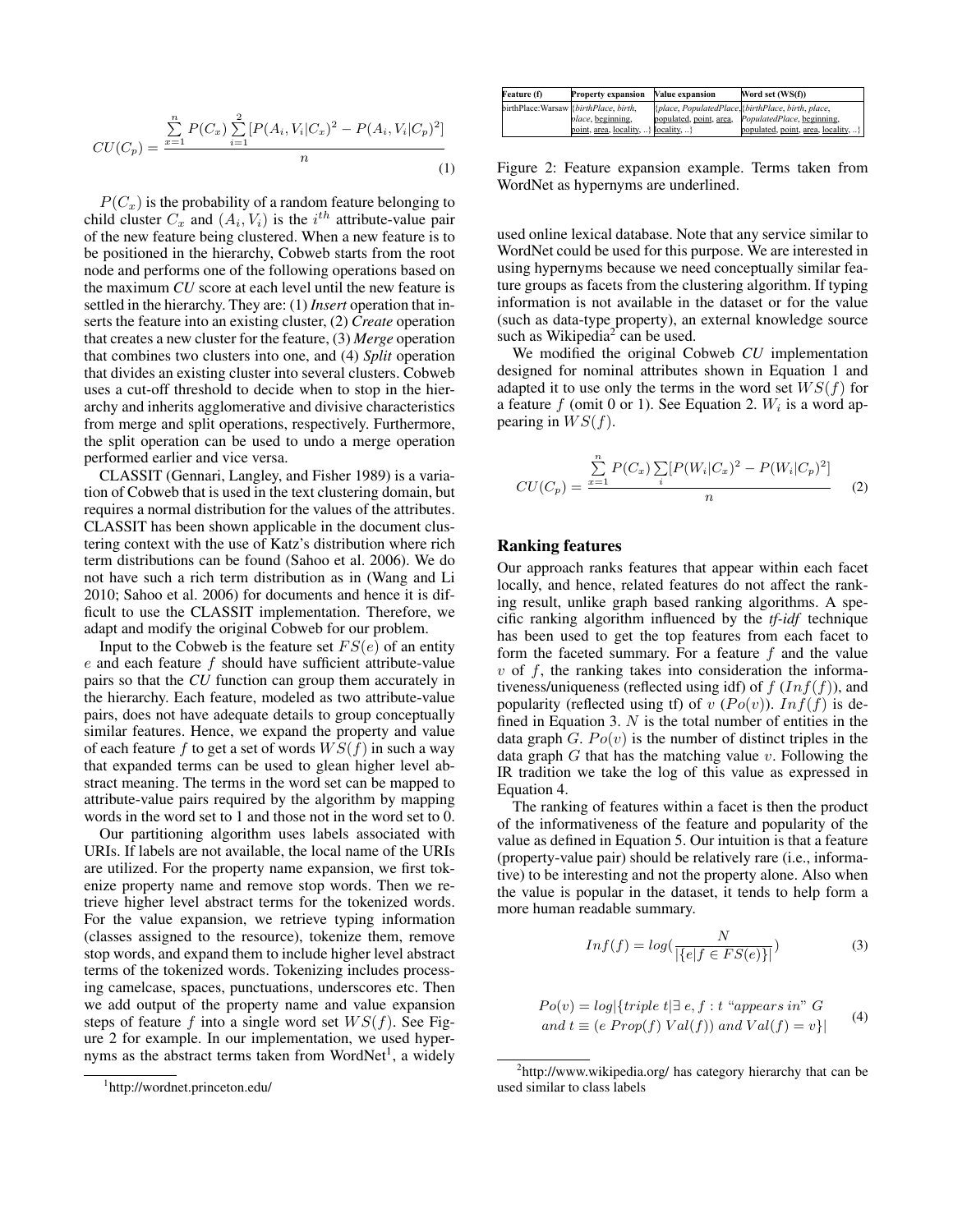$$
Rank(f) = Inf(f) * Po(Val(f))
$$
\n(5)

#### Generating faceted entity summary

Given the feature set  $FS(e)$  of an entity e and a positive integer  $k < |FS(e)|$ , the process of faceted entity summary creation can be stated as follows. (1) First, each feature  $f$ in  $FS(e)$  is enriched to have a wordset  $WS(f)$ . (2) The enriched feature set  $FS(e)$  is input to the partitioning algorithm to create facets. The algorithm yields a dendrogram (hierarchical tree) for  $FS(e)$  and it is cut at a desired level to get the facet set  $F(e)$  of  $FS(e)$ . (3) Then, features in each facet are ranked using the ranking algorithm. (4) The top ranked features from each facet are picked according to Definition 6 to form the faceted entity summary of length  $k$ . In this implementation, we avoid picking features that have the same property name from each facet when  $k > |F(e)|$ .

#### Evaluation

We evaluate the FACES approach in two orthogonal ways: (1) Evaluate the quality of the summaries in comparison to the state-of-the-art systems using a gold standard. (2) Evaluate summary quality by user preference. We evaluate FACES against RELIN that outperformed earlier entity summarization tools and SUMMARUM which is DBpedia specific. We did not choose domain specific summarization tools like (Thalhammer, Knuth, and Sack 2012) as they are not applicable in general and require additional domain specific usage data. We do not consider the graphical entity summarization (Sydow, Pikuła, and Schenkel 2013) approach as it is different from an entity summarization captured by RE-LIN and FACES.

We selected the DBpedia dataset for our evaluation as it was the benchmark dataset selected in (Cheng, Tran, and Qu 2011) and contains entities that belong to different domains. We created a gold standard for the evaluation due to unavailability of the evaluation data of RELIN (as confirmed by the authors of RELIN). We randomly selected 50 entities<sup>3</sup> from DBpedia (English version 3.9) that have at least 17 distinct properties per entity. The average number of distinct features per entity is 44. Further, RELIN's results and user agreement for ideal summaries are not the same as those reported in (Cheng, Tran, and Qu 2011) because of the differences in the test set. We filtered out schema information and dataset dependent details such as *dcterms:subject*, *rdf:type*, *owl:sameAs*, *wordnet type* and *Wikipedia related links* to ease manual evaluation and further they do not express facts about the entities. We extracted object-type properties for this dataset as the original set of triples is too large for manual evaluators, they are cleaner than data-type properties, and they contain more interesting information. Further, use of object-type properties is consistent with SUM-MARUM, and hence enables a meaningful comparison. We asked 15 human judges with background in Semantic Web to

select 5 and 10 feature length summaries for each of the entities. These are referred from now on as the *ideal summaries*. They were not given specific information about any system and asked to select a summary that can better represent the entity (facilitate quick identification). We provided them the Wikipedia page link of each entity in case they needed additional information about an unfamiliar entity. Each entity has at least 7 ideal summaries from 7 different judges and this comprises the gold standard for evaluation. All experiments were performed using a Core i7 3.4 GHz Desktop machine with 12 GB of RAM. We replicated DBpedia dataset locally and used caches for RELIN as mentioned in (Cheng, Tran, and Qu 2011). More details about the approach and gold standard dataset can be found at our web page<sup>4</sup>.

#### Evaluation with the gold standard

Our objective is to show that faceted entity summaries produce results that are closer to human judgment. We configured FACES that produces the best possible results and RELIN according to its recorded optimal configuration. We empirically determined to cut FACES cluster hierarchies at level 3 which gave good results. We also set the cut-off threshold of Cobweb to 5, which gave the optimal results. For RELIN, we set the jump probability and number of iterations to 0.85 and 10, respectively. Authors of RELIN provided the source code of RELIN in absence of the evaluation data to replicate the environment. We replaced Google search service with Sindice API<sup>5</sup> as Google search API is no longer free of charge. Sindice indexes the LOD data and is adequate for this purpose. Further, we collected Google API and Sindice API search hits for a small random sample (5 entities) and applied RELIN to both API search hits. The results confirmed that the difference is negligible.

$$
Agreement = \frac{2}{n(n-1)} \sum_{i=1}^{n} \sum_{j=i+1}^{n} |Summ_i^I(e) \cap Summ_j^I(e)|
$$
\n(6)

$$
Quality(Summ(e)) = \frac{1}{n} \sum_{i=1}^{n} |Summ(e) \cap Summ_i^I(e)| \quad (7)
$$

We use the evaluation metrics used in (Cheng, Tran, and Qu 2011). When there are  $n$  ideal summaries denoted by  $Summ_i^I(e)$  for  $i = 1, ..., n$  and an automatically generated summary denoted by  $Summ(e)$  for entity e, the agreement on ideal summaries is measured by Equation 6 and the quality of the automatically generated summary is measured by Equation 7. In other words, quality of an entity summary is its average overlap with the ideal summaries for the entity. Our evaluation results and statistics are presented in Table 1. We modified the original RELIN algorithm to discard duplicate properties and named it as RELINM in Table 1. The modification did not yield much improvement in the results

<sup>&</sup>lt;sup>3</sup> Selected entities are from the domains of politician, actor, scientist, song, film, country, city, river, company, game, etc

<sup>4</sup> http://wiki.knoesis.org/index.php/FACES

<sup>5</sup> http://sindice.com/developers/searchapiv3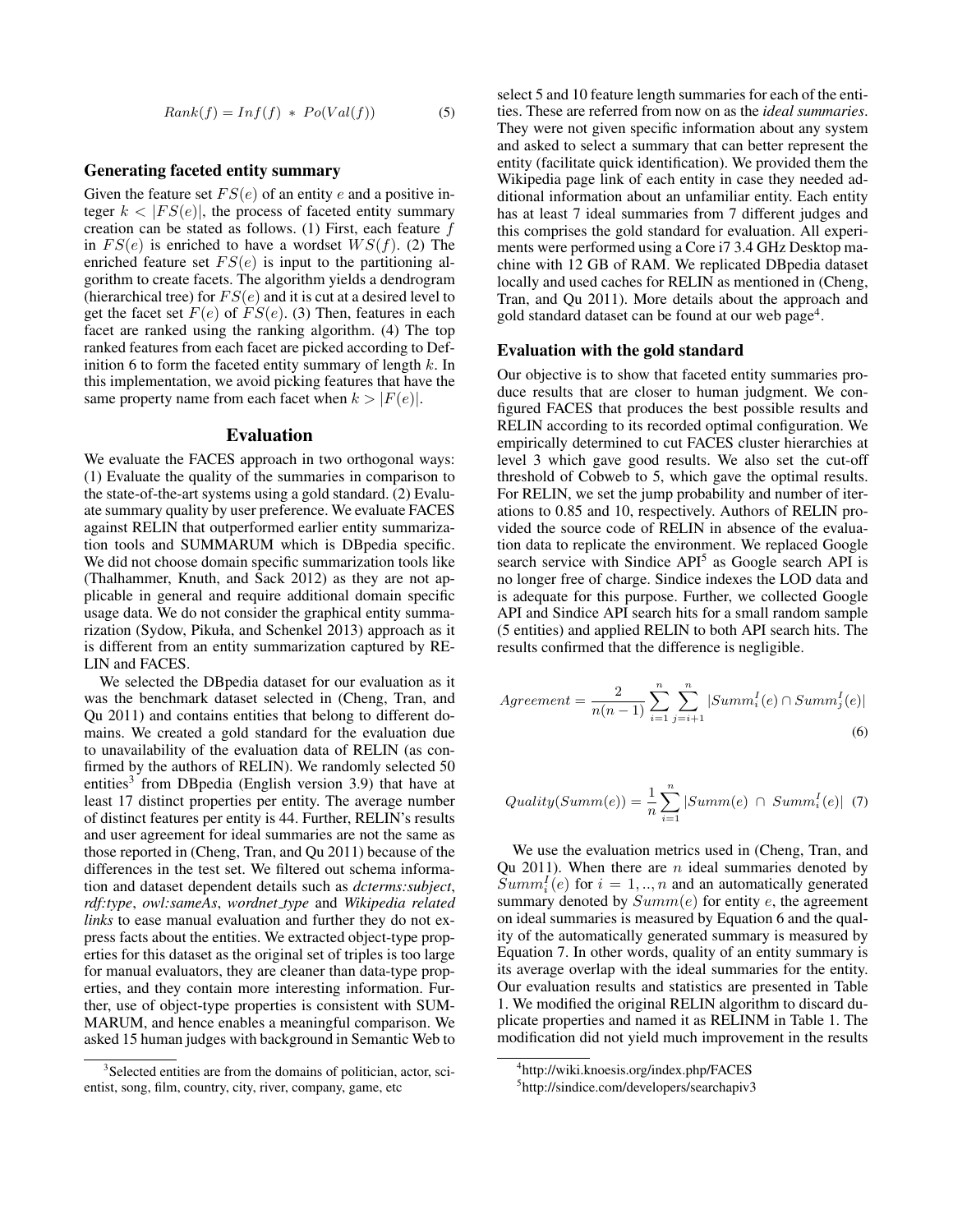|                 | Evaluation 1 - Gold standard |                    |                      |         | Evaluation 2 - User preference |              |              |
|-----------------|------------------------------|--------------------|----------------------|---------|--------------------------------|--------------|--------------|
| System          | $k = 5$                      |                    | $k = 10$             |         | User preference                |              |              |
|                 | Ouality                      | FACES $% \uparrow$ | Time/Entity          | Ouality | FACES $% \uparrow$             | User study 1 | User study 2 |
| <b>FACES</b>    | 1.4314                       | <b>NA</b>          | $0.76$ sec.          | 4.3350  | NA.                            | 84%          | 54%          |
| <b>RELIN</b>    | 0.4981                       | $187 \%$           | $10.96$ sec.         | 2.5188  | $72\%$                         | <b>NA</b>    | NA           |
| <b>RELINM</b>   | 0.6008                       | 138 $%$            | $11.08 \text{ sec.}$ | 3.0906  | 40%                            | 16%          | 16%          |
| <b>SUMMARUM</b> | 1.2249                       | $17\%$             | NA                   | 3.4207  | 27%                            | NA           | 30%          |
| Agreement       |                              | 1.9168             |                      |         | 4.6415                         |              |              |

Table 1: Evaluation of the summary quality and FACES  $\% \uparrow = 100 *$  (FACES result - Other system result) / (Other system result) for  $k=5$  and  $k=10$ , respectively, and average time taken per entity for  $k=5$  for Evaluation 1. Evaluation 2 measures user preference % for each system. (NA stands for Not Applicable)

and this was to test whether re-ranking mechanisms can improve RELIN results. We ran each algorithm for all the 50 entities 5 times and recorded the average time taken per entity in seconds. According to the results, FACES achieved 138% and 40% increase in quality against RELINM and 187% and 72% increase in quality against RELIN, and 17% and 27% increase in quality against SUMMARUM for  $k=5$ and  $k=10$ , respectively. Even though FACES achieves superior results compared to RELIN, it does not compromise its efficiency. FACES is much more efficient (14 times faster) than RELIN as shown in Table 1 in summary computation (i.e., running time). Time for SUMMARUM is not applicable (NA) as we get results from a web service but can be assumed to be similar to RELIN. FACES can be further improved to compute summaries on the fly.

We conducted the *paired t-test* to confirm the significance of the FACES's mean summary quality improvements over others. For  $k = 5$  and  $k = 10$ , P values for FACES against RELINM are 2.04E-10 and 1.92E-14 and for FACES against SUMMARUM are 0.029 and 3.71E-7. When P values are less than 0.05, the results are statistically significant.

#### Evaluation of user preference

We carried out two blind user evaluations (users didn't know which system produced which summaries) to see how users rated summaries created by FACES, RELINM, and SUM-MARUM. We randomly selected 10 instances from our evaluation sample and created  $k = 5$  length summaries and had 69 users participate in total. The results are shown in Table 1. For the first user evaluation, we showed them summaries of FACES and RELINM side by side and asked them to select the best summary that helped them to identify the entity. The users average preference was 84% for FACES and 16% for RELINM. This shows that unique properties alone are not desirable to humans. In the second user evaluation, we showed users all three system summaries and their preferences were 54%, 16%, and 30% for FACES, RELINM, and SUMMARUM, respectively. This shows that users sometimes prefer popularity as in SUMMARUM but not in all the cases. RELINM got almost the same percentage in both experiments reflecting that users preferred unique features for some entities. Moreover, results suggest that users like a balanced (unique and popular) and diversified approach like in FACES and confirm our claim that the diversity makes summaries more human friendly.

#### **Discussion**

In summary, our evaluation shows that FACES performs better in all cases. It was able to achieve 138% and 40% increase over RELINM and 17% and 27% increase over SUM-MARUM in summary quality for  $k=5$  and  $k=10$ , respectively. The results of the paired t-test confirms that FACES results are not random and consistently outperforms the other two systems. FACES achieves this by its non-trivial facet identification process and persistence in selecting a diverse summary based on the facets. Note that agreements between ideal summaries are not very high in the sample dataset due to the large number of distinct features present in each entity (see Table 1). The second evaluation shows that the faceted summaries are desirable to human users.

FACES behaves similar to an ordinary summarization algorithm such as RELIN and SUMMARUM when there are few facets available. It behaves as if it is ranking a flat list of features. A key reason why RELIN (including RELINM), which is based on PageRank that exploits both informativeness and relatedness measures, underperforms is that the summary can include redundant and correlated features. This also affects SUMMARUM. The redundancy comes at the expense of reduced coverage. We address this limitation by emphasizing diversity to suppress redundant features<sup>6</sup> and improve coverage by identifying facets to pick representative features. Figure 3 shows entity summary examples generated by the three approaches.

We observed that sometimes FACES clusters features differently from what we expect. For example, *spouse* property of Barack Obama is clustered into a facet that contains *vicePresident* property. This happens because sometimes typing information of values is too specific<sup>7</sup> and affects the clustering process. Moreover, FACES performs better in almost all cases according to the second evaluation except for some specific entities. E.g., *Usain Bolt* is an Olympic athlete with many records. Some users preferred facts about his 100 meter records over his 200 meter records, while both information were present in a facet. FACES can generate either of the two facts in a summary (based on a subjective ranking within a facet) and the tie can be broken. We can further investigate how to effectively combine diversity, uniqueness, and popularity of features as the user preference varies. Fur-

<sup>&</sup>lt;sup>6</sup>May not be syntactically the same but conceptually similar

<sup>7</sup>*Michelle Obama*'s typing information is similar to a politician